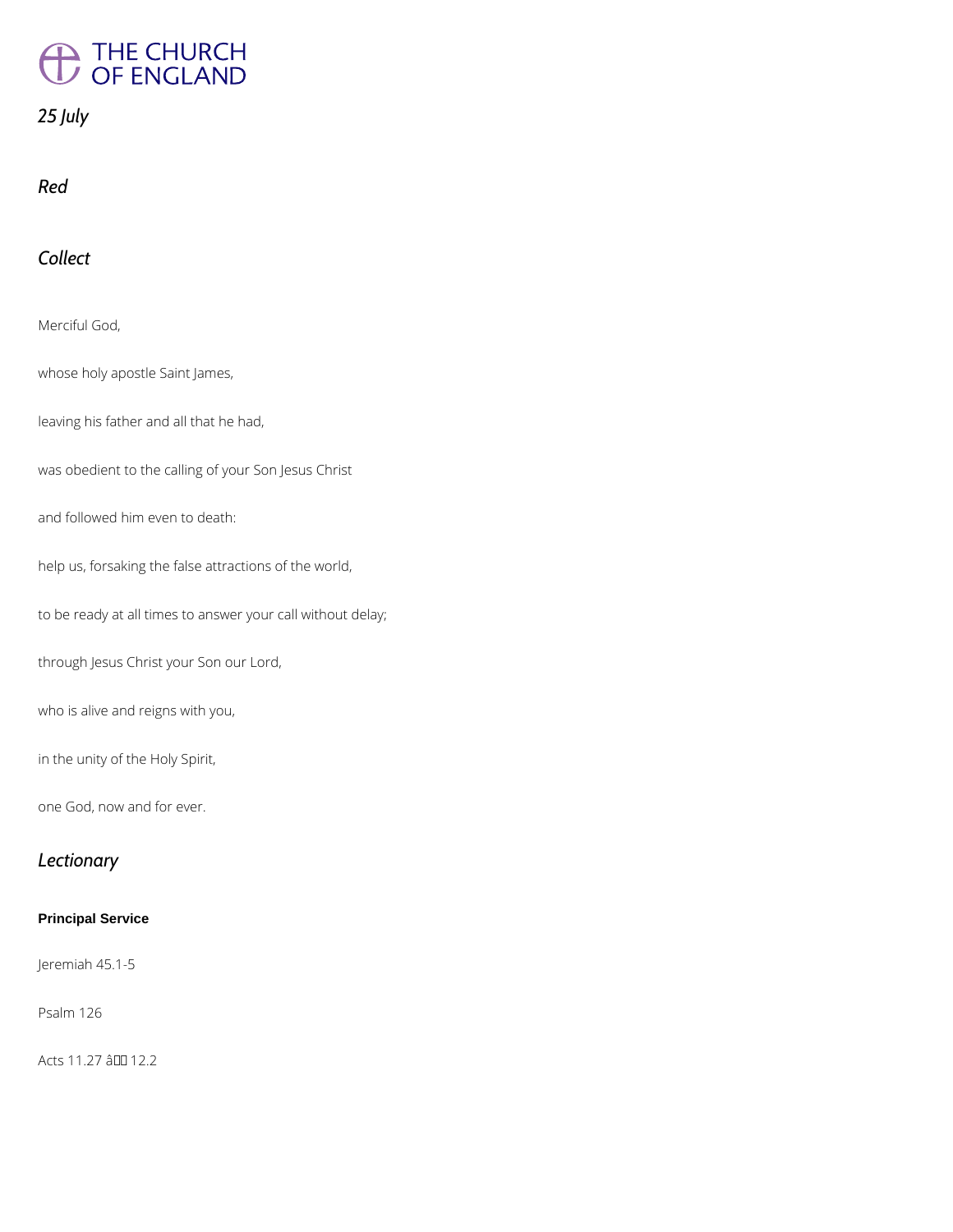Matthew 20.20-28

(or)

Acts  $11.27$   $â \text{€}$ " 12.2

Psalm 126

2 Corinthians 4.7-15

Matthew 20.20-28

Second Service

Jeremiah 26.1-15

Mark 1.14-20

Evening Psalm

Psalm 94

Third Service

2 Kings 1.9-15

Luke 9.46-56

Morning Psalms

Psalms 7, 29, 117

Common of Apostles a[nd](/common-material/common-saints/apostles-and-evangelists) Ensevangelists (

Â

Common Worship: Festivals, material from which is included here,

is copyright  $\hat{\mathbb{A}}$  @Archbishops' 2CD oO uBn and publish house Publishing .